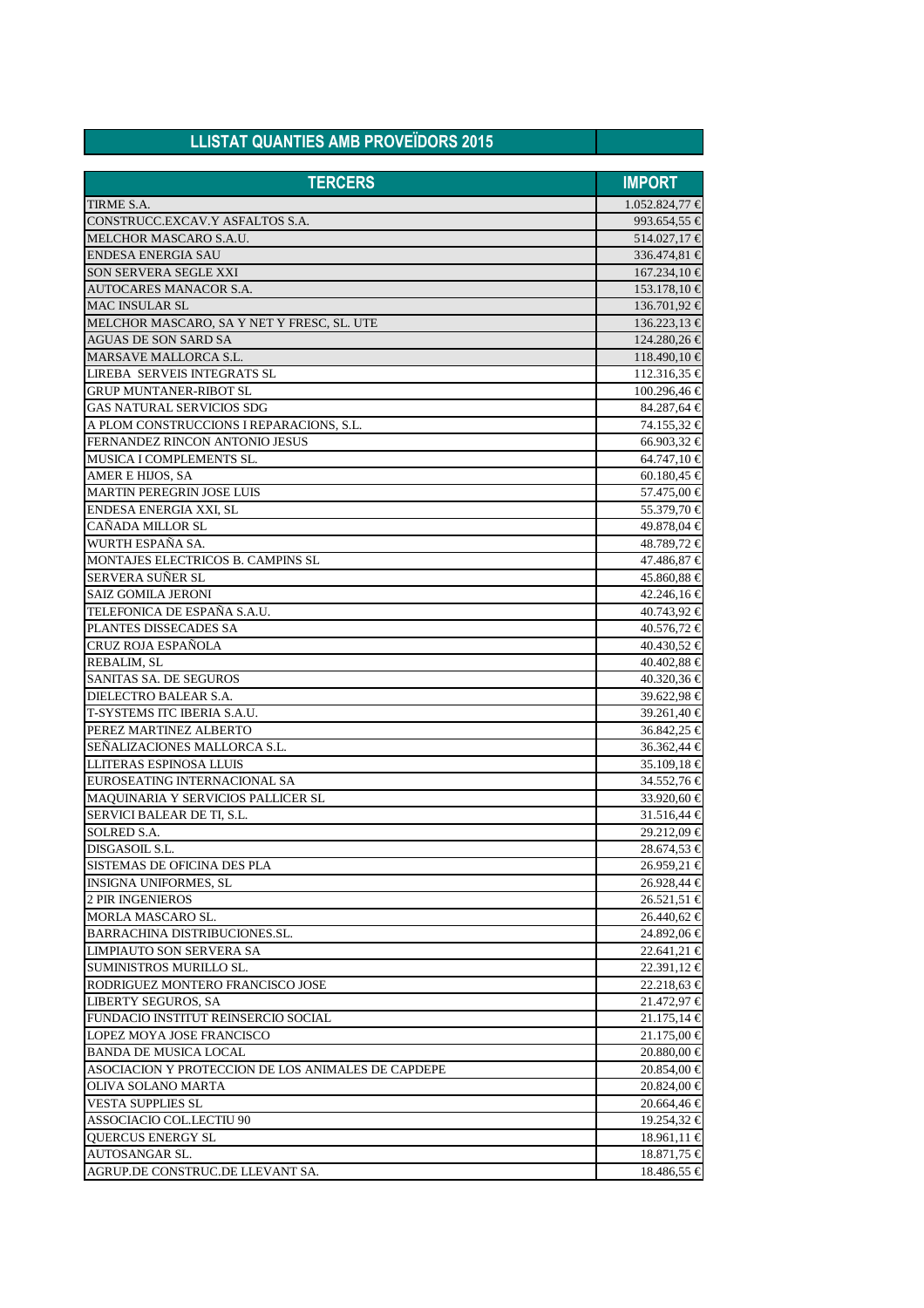| <b>TERCERS</b>                                     | <b>IMPORT</b>   |
|----------------------------------------------------|-----------------|
| ELECTRO HIDRAULICA MANACOR, SA.                    | $17.705,24 \in$ |
| TELEFONICA SERV.MOVILES S.A.                       | $17.622,70$ €   |
| <b>SEALCO SA</b>                                   | 17.084,82 €     |
| <b>GUIDO-SITGER SL.</b>                            | $16.834,13 \in$ |
| SOCIEDAD ESTATAL DE CORREOS Y TELEG.SA.            | $16.726,81 \in$ |
| GARGOLA ARQUITECTURA PARA LA ESCALADA, ROCODROMOS  | $16.456,00 \in$ |
| NI FOC NI FUM CONTRAINCENDIS 1983 S.L.             | 15.448,86 €     |
| TEC-SOFT CONSULTING S.L.                           | 15.321,36 €     |
| <b>FUSTERIA CAN TERET SL</b>                       | $14.764,17 \in$ |
| UNIVERSAL PREVENCION Y SALUD, SOC. DE PREVENC. SLU | 14.666,75 €     |
| <b>MOLL SALAS JUAN</b>                             | $13.982,16 \in$ |
| SERVICIOS INTEGRALES DE PUBLICIDAD CB              | 13.930.73 €     |
| LA FORNAL D'ESPECTACLES DE FERRO SLU               | 13.754,96 €     |
| TALLERS RAFEL MIRALLES SL                          | $13.552,00$ €   |
| FERROCOLAT, SL                                     | $13.486,90 \in$ |
| EMDEMA S.L.                                        | $13.253,34 \in$ |
| POWER JAPAN, SL                                    | $13.007,14 \in$ |
| DOMENGE NEBOT MAGDALENA                            | $12.400,08 \in$ |
| ADALMO S.L.                                        | 12.358,46 €     |
| SERVICIOS DE TELEASISTENCIA S.A.                   | $12.290,03 \in$ |
| <b>DIBAUTOPLUS SA</b>                              | $12.122,00$ €   |
| <b>SERRA NEBOT ARNAU</b>                           | $12.069,13 \in$ |
| FAOTORIA MUNTANER SL                               | $12.028,20$ €   |
| <b>GRAM ILLES BALEARS 21</b>                       | 11.962,89 €     |
| <b>PRODINSA</b>                                    | $11.930,00 \in$ |
| <b>COBO RAMIREZ SL</b>                             | 11.540,98 €     |
| <b>EDITORA CALA MILLOR 7</b>                       | $11.408,59 \in$ |
| MUSSAP MUTUA D'ASSEGURANCES I REASSEGURANCES       | $11.214,36 \in$ |
| <b>CECOSA SUPERMERCADOS SL</b>                     | $10.869,66 \in$ |
| FORNELL CONSULTORS SL.                             | $10.728,66 \in$ |
| <b>HORA NOVA S.A.</b>                              | $10.295,02 \in$ |
| PIROTECNIA JORDA HIJOS SL.                         | $10.271,66 \in$ |
| <b>GRUPO TECNOLOGIA DEL TRAFICO SL</b>             | $10.231,76 \in$ |
| <b>SILICEO SUAREZ ANTONIO</b>                      | $10.224,71 \in$ |
| <b>AGUILO DE CACERES PLANAS XIM</b>                | $10.000,74 \in$ |
| ASSOCIACIO MES QUE PEDRA                           | $9.814,54 \in$  |
| <b>FORNARIS TOUS SEBASTIA</b>                      | $9.689,08 \in$  |
| PUIG PALERM ANTONI                                 | 9.259.20 $\in$  |
| <b>ESPECTAVISION S.L.</b>                          | $9.154,60 \in$  |
| FERRETERIA VIÑAS S.A.                              | 9.077,89 €      |
| SOLVENT ALTERNATIVAS ENERGETICAS S.L.              | 8.960,32 €      |
| HERMANOS PALLICER PONS SA                          | 8.694,66 €      |
| SERV. INTEGRALES DE NETWORKING E INTERNET SL       | $8.513,56 \in$  |
| <b>GALMES ARTIGUES MARC</b>                        | $8.470,00 \in$  |
| MILLOR SOL SA                                      | $8.470,00 \in$  |
| SERVICIO DE APOYO TECNICO Y LOGISTICO, SL          | $8.363,35 \in$  |
| MUSICS DE GIRONA SCCL                              | 7.935,04 €      |
| <b>VINAS MOREY ELENA</b>                           | 7.805,00 €      |
| EDITORA BALEAR S.A.                                | 7.747,50 €      |
| <b>SES FONTANELLES SL.</b>                         | 7.546,90 €      |
| ESTUDIOS ENERGETICOS DE GALICIA SL.                | $7.453,15 \in$  |
| TOLDOS ARTA CB                                     | 7.387,42 €      |
| COMERCIAL DISTRIBUIDORA PUIG SL.                   | 7.386,77 €      |
| CANO OLEO MARIA SERAFINA                           | 7.260,00 €      |
| MASCARO PALLICER MARIA AMPARO                      | 6.882,27 €      |
| <b>GASOLEOS MALLORCA SL</b>                        | $6.843,31 \in$  |
| VALLESPIR POMAR ANTONIO                            | 6.711,28 €      |
| <b>ILLES ELEVADORES SL</b>                         | $6.272,04 \in$  |
| RIUTORT LLITERAS MARIA ANTONIA                     | 6.083,88 €      |
| AGRUPACIO FOLKLORICA SA REVETLA                    | 6.000,00 €      |
| <b>CORAL DE SON SERVERA</b>                        | $6.000,00 \in$  |
| SOCIETAT DE CAÇADORS LA VEDA                       | $6.000,00 \in$  |
|                                                    |                 |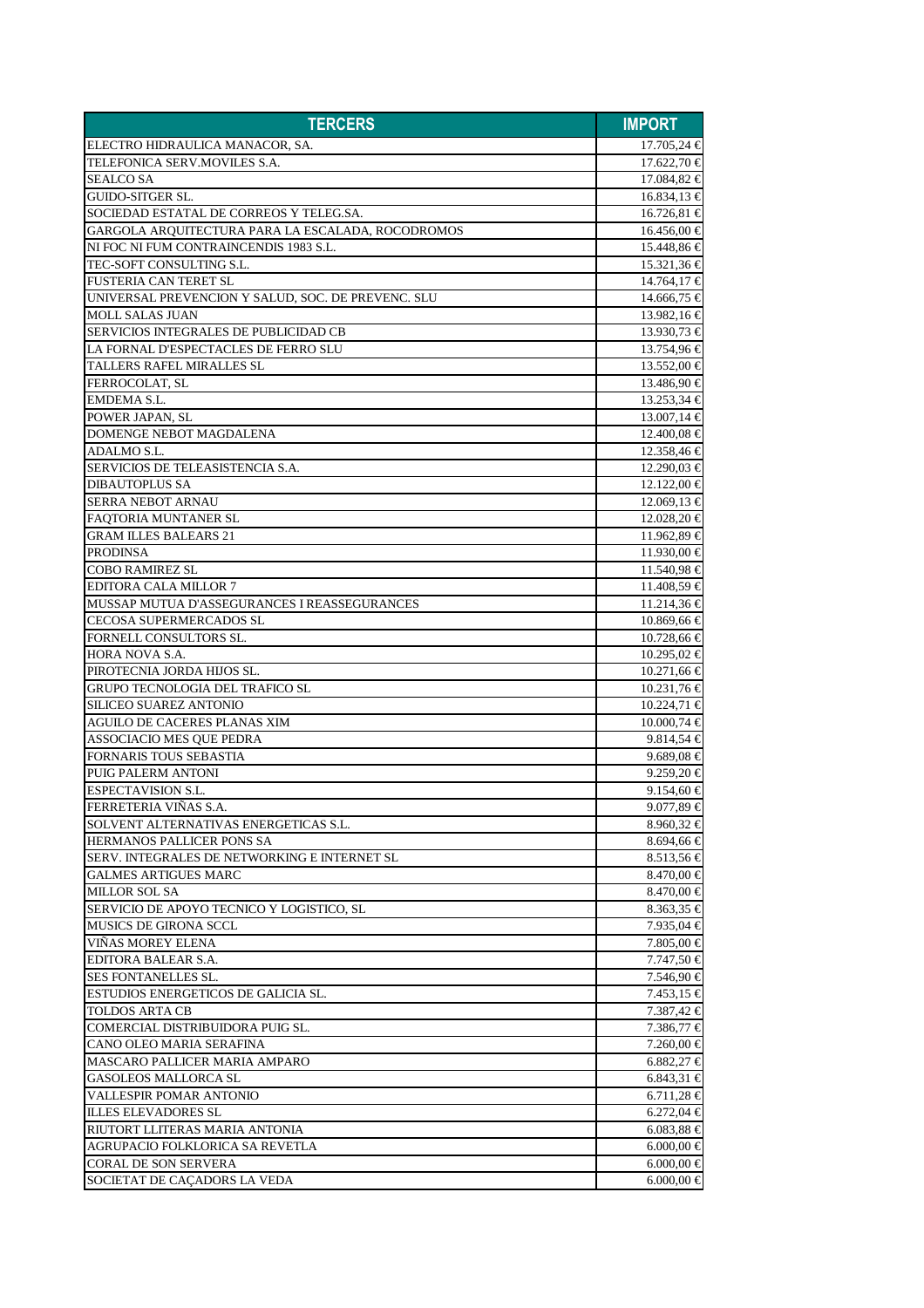| <b>TERCERS</b>                                       | <b>IMPORT</b>                |
|------------------------------------------------------|------------------------------|
| ANGELA LLINAS, S.L.                                  | 5.918,47 $∈$                 |
| <b>MARCOS FERNANDEZ MANUEL</b>                       | 5.876,91 €                   |
| ASSOCIACIO MANANGELMENT MUSICAL                      | 5.566,00 €                   |
| HERNANDEZ GASCH JORDI                                | 5.566,00 €                   |
| <b>NEBOT CARRIO MIGUEL</b>                           | 5.524,79 €                   |
| <b>VIVES TOUS MARIA ANTONIA</b>                      | 5.524,79 €                   |
| <b>ANIMACIONES BROTONS SL</b>                        | 5.517,60 €                   |
| ON LINE SONORITZACIONS SL                            | 5.470,95 €                   |
| SERVERA ALZAMORA MIQUEL                              | 5.416.68 €                   |
| VINAS VIVES ANTONI JOAN                              | 5.416,68 €                   |
| UNIVERSAL CHEMISTS SOLUTIONS SL                      | 5.296,73 €                   |
| KM SEMPRE SL.                                        | 5.228,40 €                   |
| ASSOCIACIO CULTURAL SA GRUA BLAVA                    | 5.226,00 €                   |
| <b>TRAMA DE GASLLAR SL</b>                           | 4.979,92 €                   |
| <b>NEW LITE SL</b>                                   | $4.621,00 \in$               |
| LEO INNOVACIO SL.                                    | $4.516,87 \in$               |
| <b>FERRER CASTELL SL</b>                             | 4.464,90 €                   |
| EMPRESA MUNICIPAL DE TRANSPORTS DE PALMA DE MALLORCA | 4.398,84 €                   |
| EDICIONS PERIODIQUES ARA BALEARS SL                  | 4.397,96 €                   |
| <b>ZUNINO NICOLAS</b>                                | $4.380,20 \in$               |
| <b>MIL BEGUDES SL</b>                                | $4.352,41 \in$               |
| INSTITUTO DE ESTUDIOS SOCIALES SL                    | $4.235,00$ €                 |
| ASSOC. CULTURAL XEREMIERS DES PUIG DE SA FONT        | $4.200,00 \in$               |
| <b>CALVO MARIN JOSE MANUEL</b>                       |                              |
| <b>GEST MEDI AMBIENT I TURISME SL</b>                | $4.070,38 \in$<br>3.999,05 € |
|                                                      |                              |
| LLITERAS RECHE MIQUEL                                | 3.872,00 €                   |
| MALLORQUINA D'ARTISTES SL.                           | $3.862,00 \in$               |
| <b>MARIA NADAL MARIA</b><br><b>SARD ESTEVA JUAN</b>  | $3.731,64 \in$               |
| EURO CARNAVALES S.A.                                 | $3.731,64 \in$               |
| <b>MOLTA MOTO SL</b>                                 | $3.668,11 \in$               |
|                                                      | $3.654,60 \in$               |
| ARCE SERVEIS VENDING SL<br>RODRIGUEZ PASCUAL PEDRO   | 3.621,50 €                   |
| TRES SETZE 35 S.L.                                   | $3.617,12 \in$               |
|                                                      | 3.600,00 €                   |
| <b>XAMENA MUÑOZ SEBASTIAN</b>                        | $3.546,10 \in$               |
| NETEGES URBANES ILLES BALEARS S.A.                   | 3.395,70 €                   |
| TELIM S.L.                                           | 3.322,88 €                   |
| <b>BOXI BALEARS SL</b>                               | $3.275,88 \in$               |
| PANCARTAS EFFIMOBEL SL                               | $3.267,00 \in$               |
| ESTEBAN VERA ODON                                    | 3.233,73 €                   |
| <b>GORDIOLA LLABRES JAUME</b>                        | $3.206,50 \in$               |
| ASSOCIACIO CULTURAL SA SOLERA GABELLINA              | 3.200,00 €                   |
| TUR ESTRANY JUANJO                                   | 3.180,00 €                   |
| FRAMIG GASES I SOLDADURA SL                          | $3.176,76 \in$               |
| <b>BASEBA TECNOSL</b>                                | $3.143,34 \in$               |
| <b>UNNANIMA SERVICES SL</b>                          | 3.025,00 €                   |
| TRANSPORTES SANITARIOS CLINIC BALEAR SL              | 2.992,22 €                   |
| FEDERACIO D'ENTITATS LOCALS ILLES BALEAR             | 2.992,06 €                   |
| <b>JORDA RAMIS SEBASTIA</b>                          | $2.988,70 \in$               |
| EQUIPAMENTS PER A L'ESPECTACLE, SL                   | $2.843,50$ €                 |
| MANCLIMA ATC, SL                                     | $2.817,80 \in$               |
| AUTOCARES LEVANTE SA.                                | $2.772,00$ €                 |
| MARTIN VILLALBA JOSE ISIDRO                          | $2.666,84 \in$               |
| <b>CAPO TOUS GABRIEL</b>                             | $2.664,42 \in$               |
| CONDE ALVARINO ADRIAN M                              | $2.589,40 \in$               |
| <b>BALLESTER DOMENGE LUIS</b>                        | $2.552,16 \in$               |
| <b>FIOL MALLORCA SL</b>                              | $2.510,45 \in$               |
| <b>ASSOCIACIO SAMBART</b>                            | $2.500,00 \in$               |
| <b>SALLERAS JULIA GABRIEL</b>                        | $2.496,45 \in$               |
| INSTITUT BIOTECNOLOGIC DE LES ILLES BALEARS          | $2.457,47 \in$               |
| <b>FAGOFARMA SA</b>                                  | $2.441,45 \in$               |
| <b>GONZALEZ REDONDO JULIO</b>                        | $2.438,15 \in$               |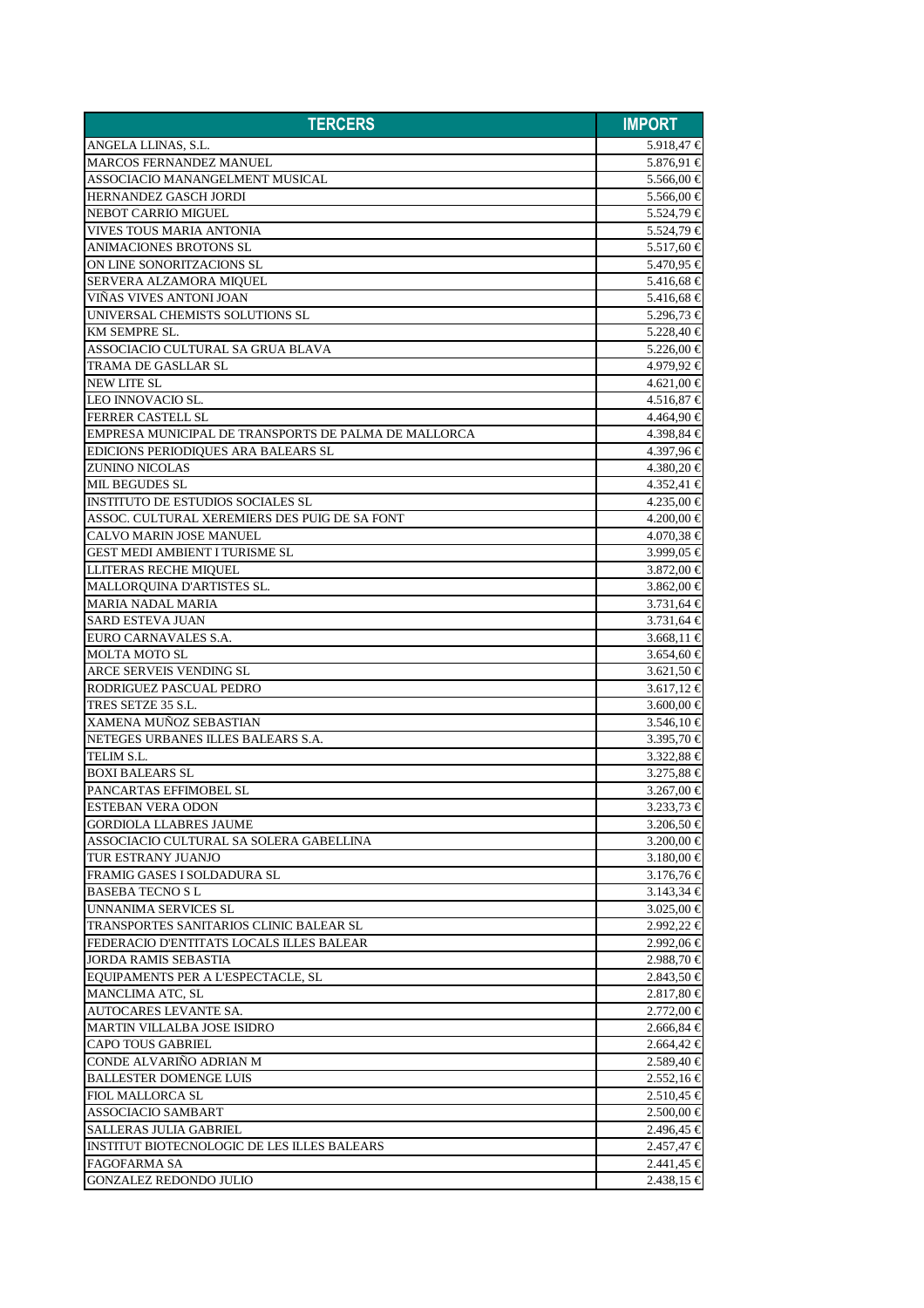| <b>TERCERS</b>                                  | <b>IMPORT</b>                    |
|-------------------------------------------------|----------------------------------|
| POTENCIA ALQUILER MAQUINARIA                    | $2.430,73 \in$                   |
| PERELLO MAS JUAN                                | $2.420,45 \in$                   |
| VENTURA RAMIREZ ALINA                           | $2.420,00 \in$                   |
| <b>JUAN SERVERA VIVES S.A.</b>                  | $2.389,96 \in$                   |
| <b>COLEGIO SAN FRANCISCO DE ASIS</b>            | $2.370,00 \in$                   |
| <b>GENERALI SEGUROS S.A.</b>                    | $2.318,17 \in$                   |
| AULOCE S. A.                                    | $2.314,80 \in$                   |
| CATALA BAUZA MARIA JOSE                         | $2.264.27 \in$                   |
| CONSTRUCCIONS FERRER FRANCO SL                  | $2.246,23 \in$                   |
| ASSOCIACIO CULTURAL SA MURGA                    | $2.200,00 \in$                   |
| <b>BOSCH BATLE CONSULTORIA SL</b>               | $2.178,00$ €                     |
| LLULL DURO ANGEL                                | $2.178,00 \in$                   |
| PONS QUETGLAS BARTOMEU                          | $2.178,00 \in$                   |
| VALENZUELA OLIVER ALEJANDRO                     | $2.117,50 \in$                   |
| SERV.DE CONTENEDORES HIG.SANITARIOS S.A.        | $2.051,26 \in$                   |
| LIMPIEZAS MUNAR FULLANA SA                      | $2.039,40 \in$                   |
| <b>FUNDACIO PROJECTE JOVE</b>                   | $2.028,24 \in$                   |
| ASSOCIACIO MALLORCA GAY MEN'S CHORUS            |                                  |
| MIFU S.A.                                       | $2.000,00 \in$<br>$1.980.00 \in$ |
|                                                 |                                  |
| ASSOCIACIO CULTURAL DOS PER QUATRE              | $1.900,00 \in$                   |
| ASSOCIACIO CULTURAL NOCTAMBULS                  | $1.900,00 \in$                   |
| LEFEBVRE-EL DERECHO SA                          | $1.882,76 \in$                   |
| KONE ELEVADORES SA                              | $1.855,48 \in$                   |
| RUIZ CORREAS MARIA TERESA                       | $1.850,09 \in$                   |
| FEIM ESPORT SL.                                 | $1.835,42 \in$                   |
| PC COMPONENTES Y MULTIMEDIA SL                  | $1.813,66 \in$                   |
| PUIGROS RODRIGUEZ ANA MARIA                     | $1.811,25 \in$                   |
| CONSORCI D'INFORM.LOCAL DE MALLORCA             | $1.800,00 \in$                   |
| <b>BURGAYA MARTINEZ BERNAT</b>                  | $1.799,88 \in$                   |
| MUNAR GRIMALT MARGALIDA                         | $1.799.88 \in$                   |
| <b>SITGES FEBRER JOAN</b>                       | $1.771,97 \in$                   |
| SA TAFONA DE CAIMARI S.L.                       | $1.724,88 \in$                   |
| <b>JIMENEZ CIFUENTES FRANCISCO</b>              | $1.724,08 \in$                   |
| <b>BICICLETES SANCHO SL</b>                     | $1.718,07 \in$                   |
| WOLTERS KLUWER ESPAÑA S.A.                      | $1.687,95 \in$                   |
| <b>MAYOL ADROVER JAUME</b>                      | $1.680,74 \in$                   |
| <b>GRUPO DISTRIBUIDOR GARAU S.L.</b>            | $1.672,70 \in$                   |
| PUERTAS AUTOMATICAS PORTIS, SL                  | $1.657,60 \in$                   |
| ABARIS SISTEMES SL                              | $1.636,40 \in$                   |
| <b>LLINAS PONS MARIA ANTONIA</b>                | $1.619,04 \in$                   |
| <b>LLINAS PONS MARIA MONTSERRAT</b>             | $1.619,04 \in$                   |
| VALORETICA SL                                   | $1.597,20 \in$                   |
| ASSOC. DE JUBILATS I PENSIONISTES - CALA MILLOR | $1.593,84 \in$                   |
| <b>LOPEZ ARTIGUES AMADOR</b>                    | $1.560,00 \in$                   |
| <b>BRUNET FUSTER JAUME</b>                      | $1.537,15 \in$                   |
| SOCIEDAD GENERAL DE AUTORES Y EDITORES          | $1.532,92 \in$                   |
| <b>GUARDIOLA PASCUAL RAFEL</b>                  | $1.530,65 \in$                   |
| DISTRIBUIDORA DE SERVICIOS ANTIVIRUS SL         | $1.529,50 \in$                   |
| PLAÇA 18 SL                                     | $1.527,02 \in$                   |
| MALLORQUIMICA, SA                               | $1.522,49 \in$                   |
| TREMOLA ESPECTACLES SL                          | $1.482,25 \in$                   |
| MASCARO, SUMINISTRES I SERVEIS, SL              | $1.477,63 \in$                   |
| TOMAS-VERDERA ALBA JAIME                        | $1.476,20 \in$                   |
| MIGUEL MARTORELL ASESORES SL                    | $1.464,10 \in$                   |
| COMPANY SOTO JOSE J                             | $1.464,10 \in$                   |
| ALCOVER FERRER ANA MARIA                        | $1.463,37 \in$                   |
| MALLORCA SO S.A.                                | $1.436,87 \in$                   |
| SOBRASSADERIA CAN MAGI CB                       | $1.427,53 \in$                   |
| SONO MUSIC S.A.                                 | $1.402,86 \in$                   |
| CIA MEDITERRANEA DE VIGILANCIA SA               | $1.380,13 \in$                   |
| <b>H2O2 SPORT GLOBAL SL</b>                     | $1.363,10 \in$                   |
| PASTOR FIOL BERNAT                              | $1.355,20 \in$                   |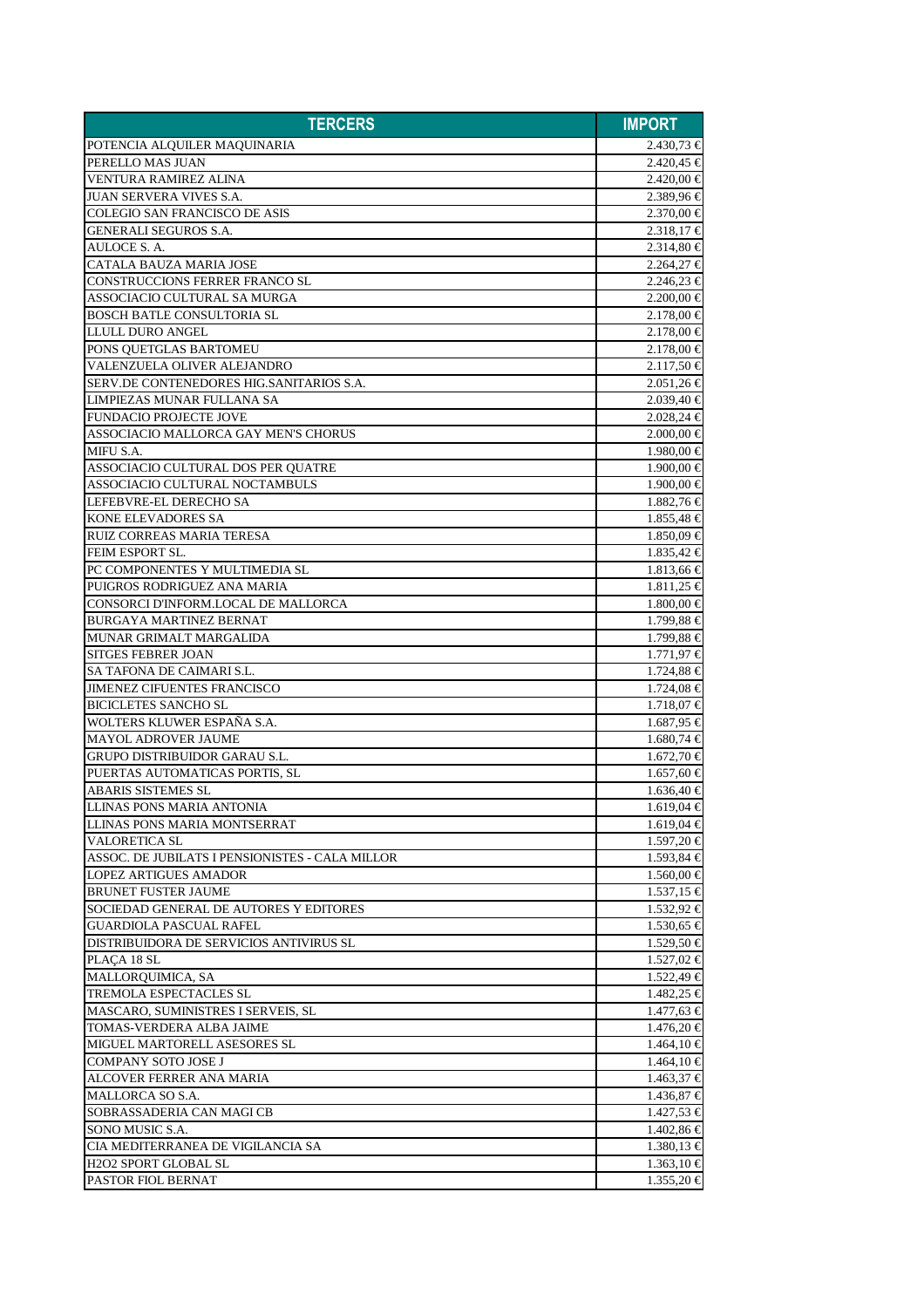| <b>TERCERS</b>                                                   | <b>IMPORT</b>                    |
|------------------------------------------------------------------|----------------------------------|
| FEDERACIO BALEAR DE TIR DE FONA                                  | $1.300,00 \in$                   |
| <b>ESPORTS85 SL</b>                                              | $1.294,70 \in$                   |
| COMPAÑIA DE AGUA SAN JORDI SA                                    | $1.244,06 \in$                   |
| TECNOAUTO SON SERVERA C.B.                                       | $1.212,56 \in$                   |
| ASOCIACION ESPAÑOLA DE NORMALIZACION Y CERTIFICACION             | $1.210,00 \in$                   |
| <b>DIGNITAT I FEINA</b>                                          | $1.210,00 \in$                   |
| REY SOL S.A.                                                     | $1.210,00 \in$                   |
| SES BOALS SL.                                                    | $1.201,20 \in$                   |
| ASSOCIACIO CULTURAL TRAMUDANCA                                   | $1.200,00 \in$                   |
| VIÑAS RENT A CAR SL                                              | $1.200,00 \in$                   |
| <b>AUTOCARES ROCA SL</b>                                         | $1.193,50 \in$                   |
| SERVERA FRAU JOANA MARIA                                         | $1.189,50 \in$                   |
| <b>SERVERA FRAU JUAN</b>                                         | $1.189,50 \in$                   |
| LMENTAL SOSTENIBILITAT I FUTUR, S.COOP                           | 1.188,22 €                       |
| <b>MECANICA BALEAR SA</b>                                        | $1.179,86 \in$                   |
| <b>VIVES ANDREU ANDRES</b>                                       | $1.166,98 \in$                   |
| UCENDO ALARCOS ALBERTO                                           | $1.161,70 \in$                   |
| <b>VERDIBLAU SERVEIS SL</b>                                      | $1.161,00 \in$                   |
| EULEN SERVICIOS SOCIOSANITARIOS SA                               | $1.155,00 \in$                   |
| <b>OUESADA MONTIEL ENCARNACION</b>                               | $1.149,80 \in$                   |
| ALIK INFORMATICA I CONSULTORIA, S.L.                             | $1.149,50 \in$                   |
| PORAXA MALLORCA, SL                                              | $1.149,50 \in$                   |
| <b>SANSO TUR GUILLEM</b>                                         | $1.125,30 \in$                   |
| HC ELECTRODOMESTICOS SL                                          | $1.121.51 \in$                   |
| <b>MUEBLES ARANO CB</b>                                          |                                  |
|                                                                  | $1.113,73 \in$                   |
| <b>NEO RURAL</b>                                                 | $1.100,00 \in$                   |
| AMESA SUMINISTROS SL<br><b>CANAL 4 TELEVISION DE BALEARES SL</b> | $1.092,19 \in$<br>$1.089,00 \in$ |
|                                                                  |                                  |
| <b>COMAS EGEA BARTOLOME</b><br>PASTELERIA EMILIO SL.             | $1.089,00 \in$                   |
|                                                                  | $1.068,32 \in$                   |
| <b>ASOC DIDACTUA</b><br>MUNTANER FULLANA ANTONI                  | $1.050,00 \in$                   |
| <b>BRUPER SA</b>                                                 | $1.047,64 \in$<br>$1.030,51 \in$ |
| A PUNT I NET LLEVANT C.B.                                        | $1.028,50 \in$                   |
| <b>GONZALEZ VALDIVIESO CESAR</b>                                 | $1.028,50 \in$                   |
| <b>TUMBET MUSIC SCP</b>                                          |                                  |
|                                                                  | $1.028,50 \in$                   |
| LOGINTEGRAL 2000 S.A.U.                                          | $1.001,27 \in$                   |
| <b>ESPIRAFOC</b><br><b>LLABRES NICOLAU MARIA NEUS</b>            | $1.000,00 \in$                   |
|                                                                  | 996,80 €                         |
| <b>BALDEA</b>                                                    | 970,00 €                         |
| CAFE RESTAURANT BO C.B.                                          | 945,00 €                         |
| SUMINISTROS HOSTELERIA ADROVER-JOYMA SL                          | 943,80 €                         |
| <b>RUIZ RUIZ LUIS</b>                                            | 931,70 €                         |
| ANDREU SERVERA JUAN                                              | $900,00 \in$                     |
| ASOCIACION CULTURAL FOLKLORICA Y EXTREMEÑA                       | 900,00 $\in$                     |
| SATARA SEGURIDAD SL                                              | 892,16€                          |
| <b>ORACLE IBERICA S.R.L.</b>                                     | 867,57 €                         |
| ZARDOYA OTIS S.A.                                                | 866,05 €                         |
| <b>FRUITCAP SL</b>                                               | 863,52 €                         |
| <b>MORFOCIRC</b>                                                 | $850,00 \in$                     |
| <b>ZONES VERDES SL</b>                                           | 839,50 €                         |
| DISPACK QUATRE COMERCIAL, SLL                                    | 829,36 €                         |
| ZAFIR TELECOM, SL                                                | $822,80$ €                       |
| <b>SILVA JAIME EMILIO</b>                                        | $816,75 \in$                     |
| SERVERA ESCANELLAS SERAFIN                                       | $803,05 \in$                     |
| RODRIGUEZ BLAZQUEZ NURIA                                         | 798,60 €                         |
| FRUTAS SERVERA S.A.                                              | 780,00 €                         |
| PRETICOM 1901 SL                                                 | 768,35 €                         |
| <b>CLADERA COLL JUAN</b>                                         | 761,09 €                         |
| <b>MARCOS RUIZ JUAN IGNACIO</b>                                  | 756,25 €                         |
| ARLES FONT EULALIA                                               | 755,65 €                         |
| FILLS DE JUAN BISELLACH SL                                       | 747,85 €                         |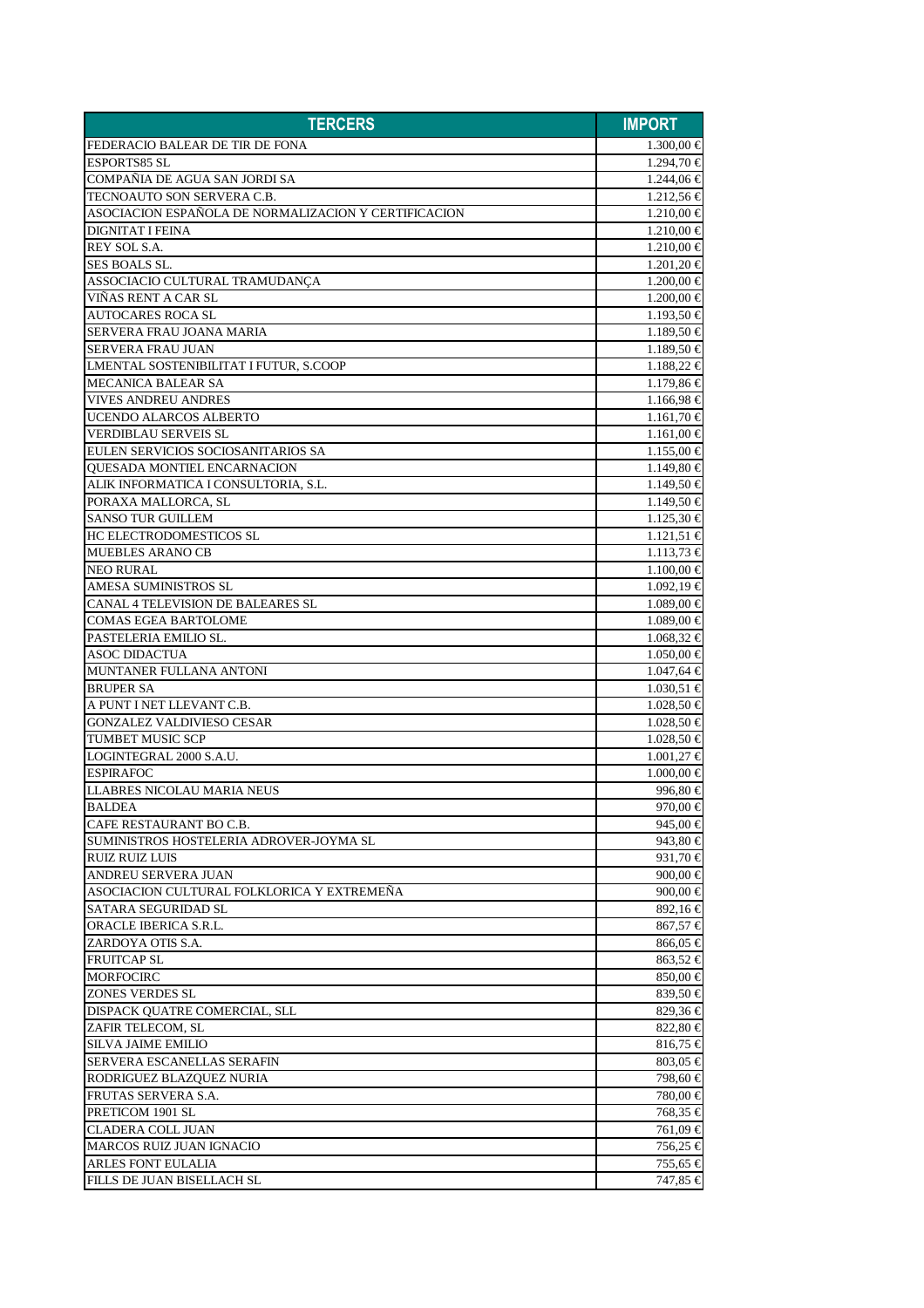| <b>TERCERS</b>                                      | <b>IMPORT</b>        |
|-----------------------------------------------------|----------------------|
| VANRELL MELIS FRANCESCA                             | 747,08 €             |
| F.E.M.P.                                            | 727.83 €             |
| <b>AQUA ENJOY MALLORCA SL</b>                       | 726,00 €             |
| <b>GRUP SONOR C.B.</b>                              | 726,00 €             |
| POL ALORDA MIGUEL                                   | 726,00 €             |
| SALAS CANTARELLAS MARIA ANTONIA                     | 726,00 €             |
| SERVERA VIVES GABRIEL ANGEL                         | 726,00 €             |
| <b>SERVERA ARTIGUES GABRIEL</b>                     | 706,21 €             |
| <b>OLIVA MUNOZ MANUEL</b>                           | 706,08 €             |
| COLLA CAST.AL.LOTS DE LLEVANT                       | 700.00 €             |
| <b>CAN JULIA CB</b>                                 | 695,64 €             |
| SERVICIOS AUDIOVISUALES DE MALLORCA S.L.            | 689,10 €             |
| QUETGLAS OLIN GABRIEL                               | $681,23 \in$         |
| <b>FUSTER FUSTER DANIEL</b>                         | $680,31 \in$         |
| <b>BRUNET GOMILA JAUME</b>                          | 618,00 €             |
| <b>DUES CARES</b>                                   | $600,00 \in$         |
| <b>MANAFOC</b>                                      | $600,00 \in$         |
| ARANDA MARTINEZ PEDRO BENITO                        | 577,02 €             |
| <b>RIERA JAUME JOAN</b>                             | 569,75 €             |
| <b>GARCIA DE LA ROSA HOMAR FRANCISCO</b>            | 567,83 €             |
| LOMAS LUENGO JOSE TOMAS                             | 562,65 €             |
| FUNDACIO NATURA PARC SANTA EUGENIA                  | 560,00 €             |
| <b>GENERAL LIGHT SYSTEMS SL</b>                     | 557,57 €             |
| SIMONET GUARDIOLA MIGUEL                            | 556,48 €             |
| FRED CALA MILLOR SL.                                | 551,86 €             |
| <b>SERCOGEST SEGUROS S L</b>                        | 550,00 €             |
| <b>GARCIA PEÑALVER JOSE</b>                         | 544,50 €             |
| <b>DOLS WINKLER MARIA ELLEN</b>                     | 541,32 €             |
| <b>TALLERES VELILLA SA</b>                          | 529,98 €             |
| <b>AGUSTIN ROSSELLO SL</b>                          | 522,83 €             |
| PUIGROS RODRIGUEZ MARIA DEL CARMEN                  | 519,92€              |
| ASCENSORES ASPE S.A.                                | 518,85 €             |
| <b>DOMENGE FRONTERA PEDRO</b>                       | 508,20 €             |
| VIAJES COSTA DEL ESTE, S.A.                         | 501,25 €             |
| <b>GONZALEZ BELLIDO ANDRES</b>                      | 500,00 €             |
| GENERACIONS POU TRANXMESURE S.L.U.                  | 495,00 €             |
| RAFAEL NICOLAU OBRADOR S L                          | 494,89 €             |
| SERRANO SERVERA MANUEL ISMAEL                       | 484.00 €             |
| <b>NORTON DAN</b>                                   | 471,90 €             |
| <b>GARCIAS DOMINGUEZ EMILIANO</b>                   | 453,75 €             |
| PLATEL VIVES JOSE MANUEL                            | 453,75 €             |
| ASSOCIACIO SOCIO CULTURAL MOVENT-TE                 | 450,00 €             |
| <b>MALLORCLOWN</b>                                  | 450,00 €             |
| <b>VINAS GOMEZ ENRIQUE</b>                          | 432.54 €             |
| RAMIREZ MANENT JOSE IGNACIO                         | $432,10$ €           |
| ES PLA BUS SL                                       | 429.00 €             |
| <b>ELIAS ORFILA JAIME A</b>                         | 423,50 €             |
| URREA GARCIA JOSEP                                  | 422,56 €             |
| <b>BRODT MARTIN</b>                                 | $418,37 \in$         |
| PROCURADURIA Y GESTION SL                           | $417,57 \in$         |
| PACO GARCIA PRENDAS Y ARTICULOS DE UNIFORMIDAD S.A. | 406,56 €             |
| ASSOCIACIO DE JOVES QUATRE MANS                     | 400,00 €             |
| <b>ESTELVENY INVERSIONS, SL</b>                     | 399,00 €             |
| <b>BAUZA GOST JOSEFA</b>                            | 398,75 €             |
| SUREDA ESTELA BARBARA                               | 392,45 €             |
| PAVIMENTS LLOSETA SL                                | $381,20 \in$         |
| <b>BOMBELLI FRANCO</b>                              |                      |
| EUBA REMENTERIA ITXASO                              | $371,00 \in$         |
| <b>MARTIN IGLESIAS PEDRO</b>                        | 364,21 €<br>363,92 € |
| LOHIKARI MARKO                                      | 363,00 €             |
| <b>EL GALL EDITOR</b>                               | 360,00 €             |
| ANDREU PIZA JOAN BARTOMEU                           | 348,48 €             |
|                                                     |                      |